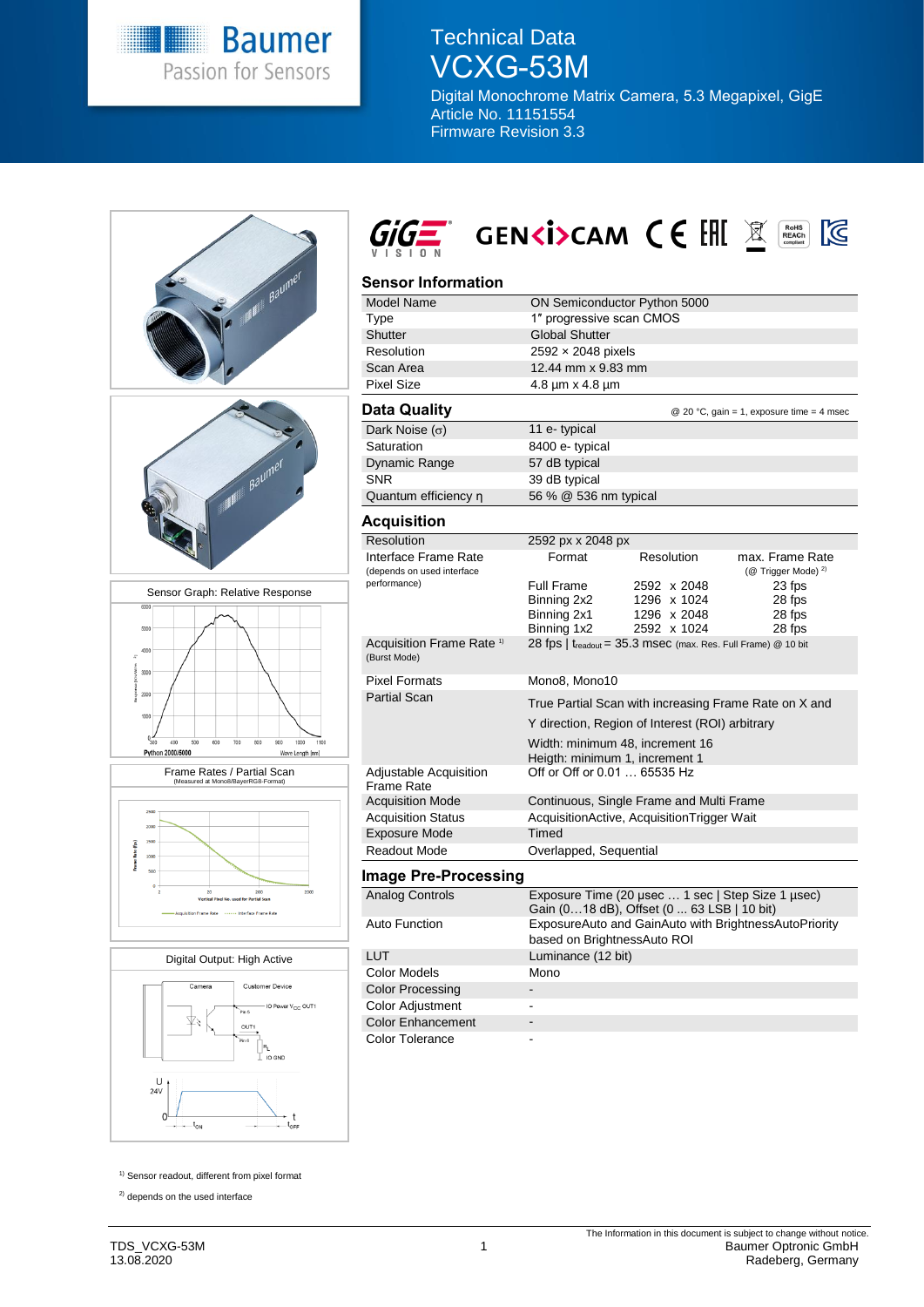







### **Image Pre-Processing**

| <b>Binning Horizontal</b>      | 1 or 2                                                 |
|--------------------------------|--------------------------------------------------------|
| <b>Binning Vertical</b>        | 1 or 2                                                 |
| Image Flipping                 | Horizontal, vertical                                   |
| <b>Defect Pixel Correction</b> | via Defect Pixel List with up to 512 Pixel Coordinates |
| <b>Fix Pattern Noise</b>       | yes                                                    |
| Correction                     |                                                        |

### **Process Synchronization**

| <b>Trigger Mode</b>        | Off (Free Running), On (Trigger)                                                  |  |  |
|----------------------------|-----------------------------------------------------------------------------------|--|--|
| Trigger Overlap Type       | Readout                                                                           |  |  |
| <b>Trigger Sources</b>     | Hardware (Line0, 1, 2), Software, Counter 1, 2 End, Action                        |  |  |
|                            | CMD (Action 1), All or Off                                                        |  |  |
|                            | fixed Trigger Delay out of treadout: 1)                                           |  |  |
|                            | 6 µsec $@$ 10 bit                                                                 |  |  |
|                            | max. Trigger Delay during treadout. <sup>1)</sup>                                 |  |  |
|                            | 40 µsec @ 10 bit                                                                  |  |  |
| Trigger Delay              | 0 2 sec, Tracking and buffering of up to 256 triggers                             |  |  |
| <b>External Flash Sync</b> | via Exposure Active                                                               |  |  |
|                            | $t_{\text{delay flash}} \leq 3$ µSeC, $t_{\text{duration}} = t_{\text{exposure}}$ |  |  |
| <b>Encoder Function</b>    | yes, via Counter and Trigger Source                                               |  |  |
| <b>PTP Function</b>        |                                                                                   |  |  |

# **Digital I/Os**

| ---------             |                                                    |  |
|-----------------------|----------------------------------------------------|--|
| Lines                 | Input: Line 0, Output: Line3, GPIO: Line 1, Line 2 |  |
| <b>Output Sources</b> | Off, ExposureActive, Timer1, ReadoutActive,        |  |
|                       | UserOutput 1-3 and TriggerReady                    |  |
| Line Debouncer        | Low and high signal separately selectable          |  |
|                       | Debouncing Time 0  5 msec, Step Size: 1 usec       |  |
|                       |                                                    |  |

# **Memory**

| Image Buffer        | 122 MB                                                |
|---------------------|-------------------------------------------------------|
|                     | 8 Images (Trigger Mode) / 1 Image (Free Running Mode) |
| Non-volatile Memory | 128 kb                                                |
|                     |                                                       |

#### **Network Interface Data**

| Interface                 | Gigabit Ethernet 1000BASE-T 1000 Mbits/sec |            |               |  |
|---------------------------|--------------------------------------------|------------|---------------|--|
|                           | <b>Fast Ethernet</b>                       | 100 BASE-T | 100 Mbits/sec |  |
| Ethernet IP Configuration | Persistent IP, DHCP, LLA                   |            |               |  |
| Packet Size               | 576  9000 Byte, Jumbo Frames supported     |            |               |  |

# **GigE Vision® Features**

| Events                                           | DeviceTemperatureStatusChanged, EventLost,            |  |  |
|--------------------------------------------------|-------------------------------------------------------|--|--|
| Transmission via Asynchronous<br>Message Channel | ExposureEnd, ExposureStart, FrameEnd, FrameStart,     |  |  |
|                                                  | FrameTransferSkipped, GigEVisionError,                |  |  |
|                                                  | GigEVisionHeartbeatTimeOut, PrimaryApplicationSwitch, |  |  |
|                                                  | Line02 FallingEdge, Line02 RisingEdge,                |  |  |
|                                                  | TransferBufferFull, TransferBufferReady,              |  |  |
|                                                  | TriggerOverlapped, TriggerReady, TriggerSkipped       |  |  |
| <b>Action CMD</b>                                | yes, Action 1 for Trigger                             |  |  |
| <b>Frame Counter</b>                             | up to $2^{32}$                                        |  |  |
| Payload Size                                     | 0  10617056 Byte                                      |  |  |
| Timestamp                                        | 64 bit, resolution in nsec, increment = $8$           |  |  |
| Packet Delay                                     | $0.2^{32} - 1$ nsec                                   |  |  |
| Packet Resend                                    | Resend Buffer: 81 MB (8 Images)                       |  |  |
| GigE Vision                                      | v2.0 (v1.2 backward compatible)                       |  |  |
|                                                  |                                                       |  |  |

<sup>1)</sup> Sensor readout, different from pixel format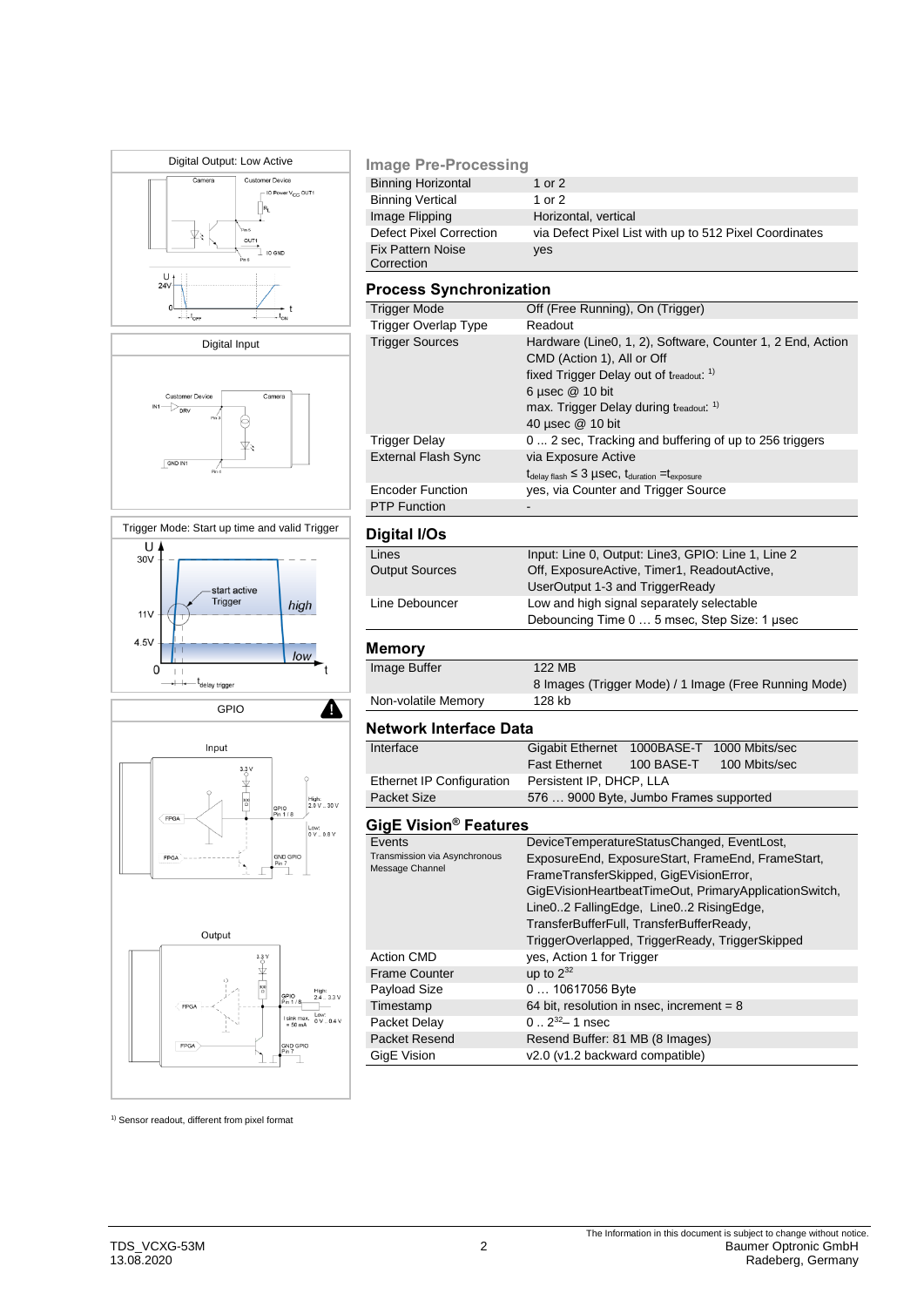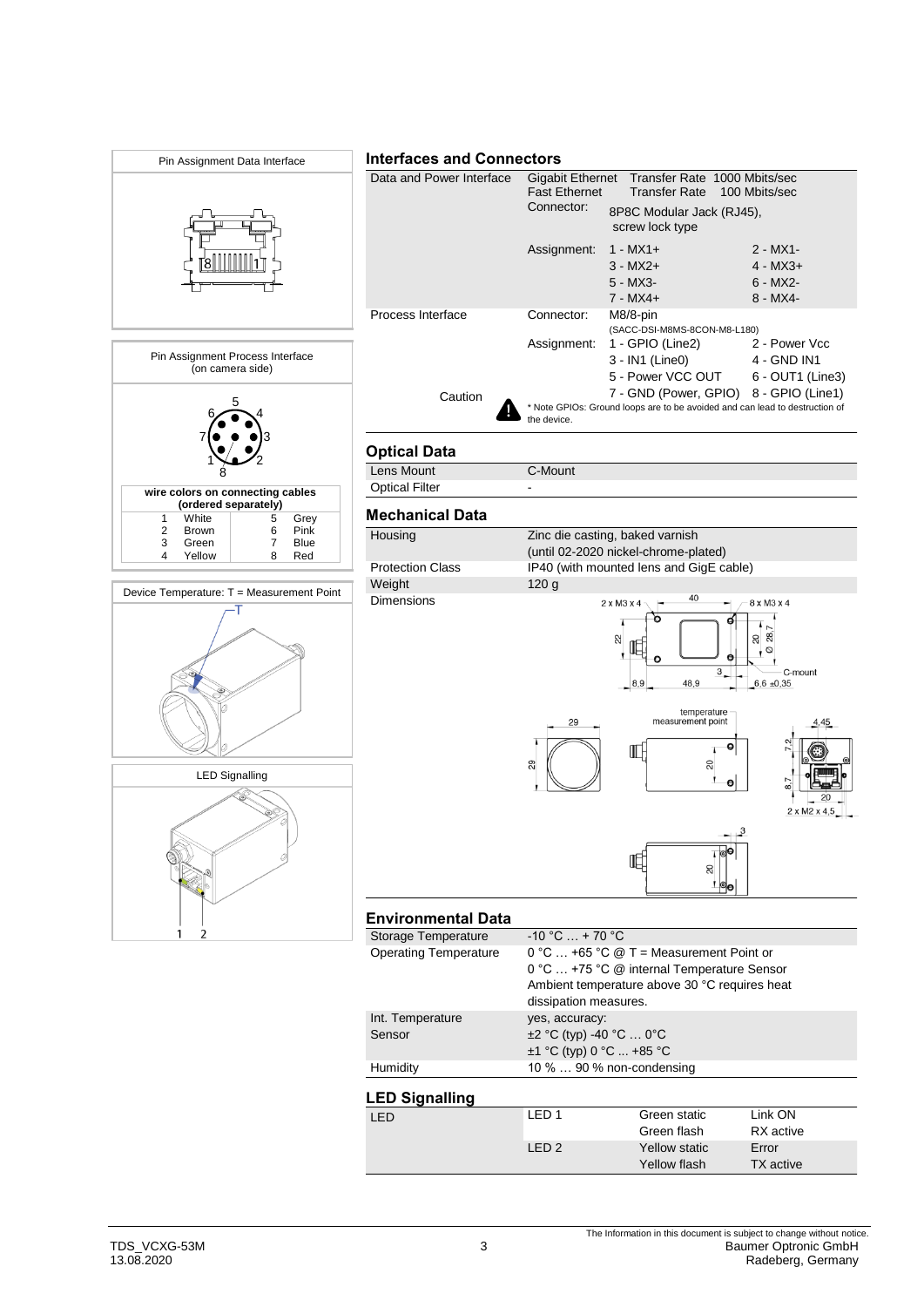# **Electrical Data**

| Power Supply (ext.)  | $VCC: 1224 VDC \pm 20\%$<br>$1: 121 243 \text{ mA}$                                                                                        |  |  |
|----------------------|--------------------------------------------------------------------------------------------------------------------------------------------|--|--|
| Power over Ethernet  | Class 2 device                                                                                                                             |  |  |
|                      | VCC: 36  57 V DC                                                                                                                           |  |  |
|                      | $1: 72 \text{ mA} @ 48 \text{ VDC}$                                                                                                        |  |  |
| Power Consumption    | approx. $2.9 W @ 12VDC$ and $23$ fps                                                                                                       |  |  |
|                      | approx. $3.5 W @ 48 VDC (PoE)$ and 23 fps                                                                                                  |  |  |
|                      | (Factory Setting "Default")                                                                                                                |  |  |
| Digital Input        | Optocoupler                                                                                                                                |  |  |
|                      | $U_{\text{IN(low)}}$ : 0.0  4.5 VDC                                                                                                        |  |  |
|                      | $U_{\text{IN(high)}}$ : 11.0  30.0 VDC                                                                                                     |  |  |
|                      | $I_{IN}$ : 3.0  10.0 mA                                                                                                                    |  |  |
|                      | min. Impulse Length: 2.0 usec                                                                                                              |  |  |
| Digital Output       | Optocoupler                                                                                                                                |  |  |
|                      | $U_{\text{EXT}}$ 5  30 V DC                                                                                                                |  |  |
|                      | $I_{\text{OUT}}$ : max. 50 mA                                                                                                              |  |  |
|                      | $t_{ON}$ = typ. 3 µsec<br>$t_{\text{OFF}}$ = typ. 40 µsec                                                                                  |  |  |
| <b>GPIO</b>          | direct, without optocoupler                                                                                                                |  |  |
| GPIO used as Input:  | $U_{\text{IN(low)}}$ : 0.0  0.8 VDC                                                                                                        |  |  |
|                      | $U_{IN(hich)}$ : 2.0  30.0 VDC                                                                                                             |  |  |
|                      | min. Impulse Length: 2.0 µsec                                                                                                              |  |  |
| GPIO used as Output: | $U_{\text{Outflow}}$ : 0.0  0.4 VDC ( $I_{\text{sink max}}$ : 50 mA)                                                                       |  |  |
|                      | $U_{\text{Out(high)}}$ : 2.4  3.3VDC ( $I_{\text{max}}$ : 1 mA)                                                                            |  |  |
| Caution              | * The General Purpose I/Os (GPIOs) are not potential-free and do not                                                                       |  |  |
|                      | have an overrun cut-off. Incorrect wiring (overvoltage, undervoltage or<br>voltage reversal) can lead to defects in the electronic system. |  |  |
|                      | Ground loops are to be avoided and can lead to destruction of the device.                                                                  |  |  |
| Conformity           |                                                                                                                                            |  |  |
| Conformity           | CE, RoHS, REACH, KC, EAC                                                                                                                   |  |  |
|                      |                                                                                                                                            |  |  |

| Conformity | CE. RoHS. REACH. KC. EAC                                      |  |  |
|------------|---------------------------------------------------------------|--|--|
|            | KC Registration No. / Date MSIP-REI-BkR-VCXG-53M / 02.05.2017 |  |  |
| MTBF       | 62 years @ T = 45 °C / 40 years @ T = 60 °C                   |  |  |
|            | $T = Measurement$ Point                                       |  |  |

# **GenICam™ Features**

| Short Exposure Range |                                                        |  |
|----------------------|--------------------------------------------------------|--|
| Timer                | Timer Selector: Timer 1                                |  |
|                      | TimerTriggerSource:                                    |  |
|                      | Line0, SoftwareTrigger, ExposureStart, ExposureEnd,    |  |
|                      | FrameTransferSkipped, TriggerSkipped, Action 1 and Off |  |
|                      | TimerDelay:<br>0 usec  2 sec, Step Size: 1 usec        |  |
|                      | TimerDuration: 4 usec  2 sec, Step Size: 1 usec        |  |
| Counter              | Counter Selector: Counter 1, Counter 2                 |  |
|                      | CounterValue: 0  65535                                 |  |
|                      | Counter Event Source: Counter1End or Counter2End.      |  |
|                      | ExposureActive, FrameTransferSkipped, FrameTrigger,    |  |
|                      | TriggerSkipped, Line02 and Off                         |  |
|                      | Counter Reset Source: Counter1End, Counter2End,        |  |
|                      | $Line 02$ and Off                                      |  |
| Sequencer            | Sequencer Characteristics:                             |  |
|                      | up to 128 sets.                                        |  |
|                      | up to 4 possible pathes for triggered set transitions, |  |
|                      | 6 trigger sources: Counter1End, Counter2End,           |  |
|                      | ExposureActive, Line02, ReadoutActive, Timer1End       |  |
|                      | Sequencer Parameters for Exposure, Gain, Trigger, ROI  |  |
|                      | and Output:                                            |  |
|                      | ExposureTime, CounterDuration, CounterEventActivation, |  |
|                      | CounterEventSource, CounterResetSource,                |  |
|                      | ExposureMode, ExposureTime, Gain, Height, OffsetX,     |  |
|                      | OffsetY, TriggerMode, UserOutputValue,                 |  |
|                      | UserOutputValueAll, Width                              |  |